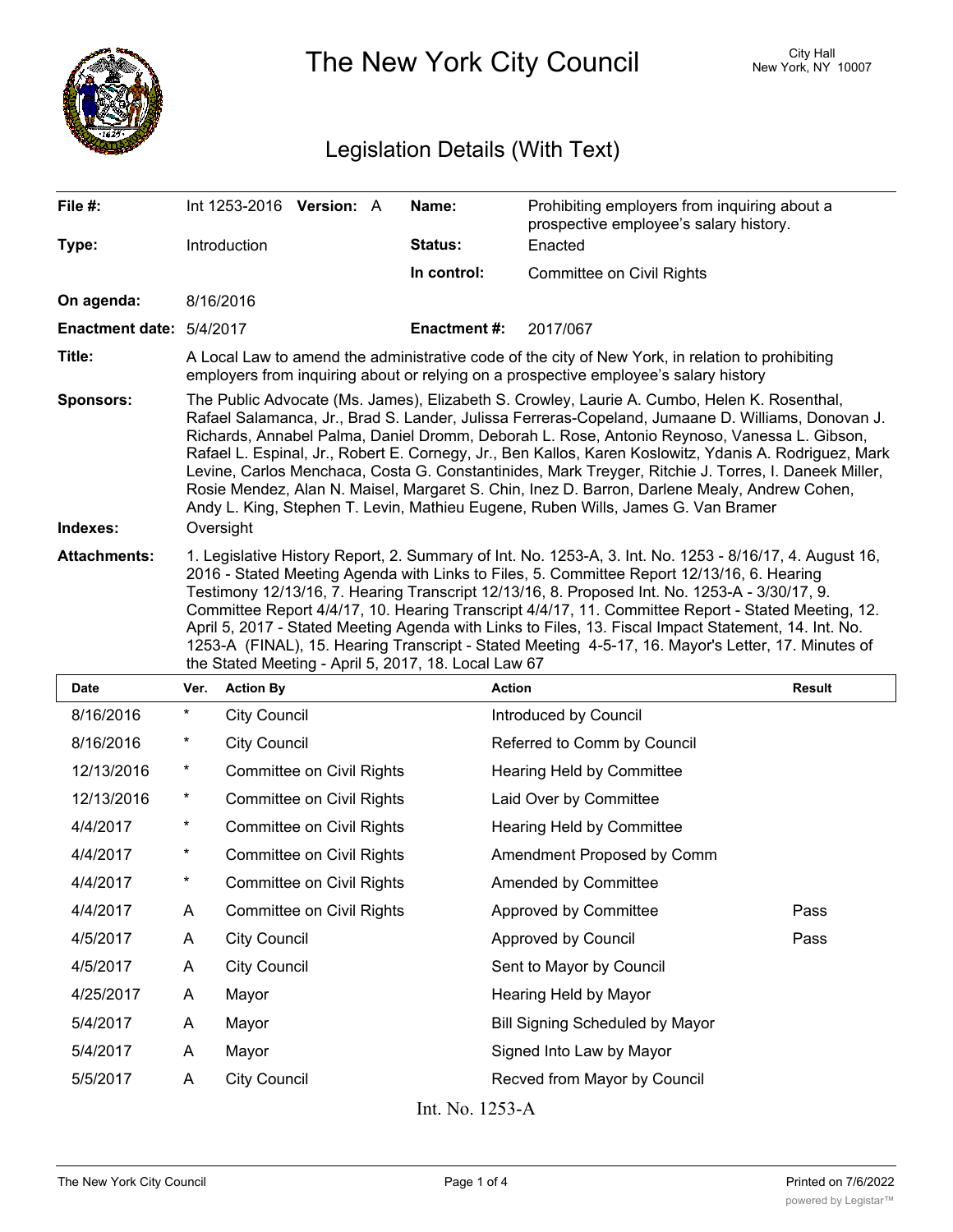## **File #:** Int 1253-2016, **Version:** A

By the Public Advocate (Ms. James), Council Members Crowley, Cumbo, Rosenthal, Salamanca, Lander, Ferreras-Copeland, Williams, Richards, Palma, Dromm, Rose, Reynoso, Gibson, Espinal, Cornegy, Kallos, Koslowitz, Rodriguez, Levine, Menchaca, Constantinides, Treyger, Torres, Miller, Mendez, Maisel, Chin, Barron, Mealy, Cohen, King, Levin, Eugene, Wills and Van Bramer

A Local Law to amend the administrative code of the city of New York, in relation to prohibiting employers from inquiring about or relying on a prospective employee's salary history

Be it enacted by the Council as follows:

Section 1. Section 8-107 of the administrative code of the city of New York is amended by adding a new subdivision 25 to read as follows:

25. Employment; inquiries regarding salary history. (a) For purposes of this subdivision, "to inquire" means to communicate any question or statement to an applicant, an applicant's current or prior employer, or a current or former employee or agent of the applicant's current or prior employer, in writing or otherwise, for the purpose of obtaining an applicant's salary history, or to conduct a search of publicly available records or reports for the purpose of obtaining an applicant's salary history, but does not include informing the applicant in writing or otherwise about the position's proposed or anticipated salary or salary range. For purposes of this subdivision, "salary history" includes the applicant's current or prior wage, benefits or other compensation. "Salary history" does not include any objective measure of the applicant's productivity such as revenue, sales, or other production reports.

(b) Except as otherwise provided in this subdivision, it is an unlawful discriminatory practice for an employer, employment agency, or employee or agent thereof:

1. To inquire about the salary history of an applicant for employment; or

2. To rely on the salary history of an applicant in determining the salary, benefits or other compensation for such applicant during the hiring process, including the negotiation of a contract.

(c) Notwithstanding paragraph (b) of this subdivision, an employer, employment agency, or employee or agent thereof may, without inquiring about salary history, engage in discussion with the applicant about their expectations with respect to salary, benefits and other compensation, including but not limited to unvested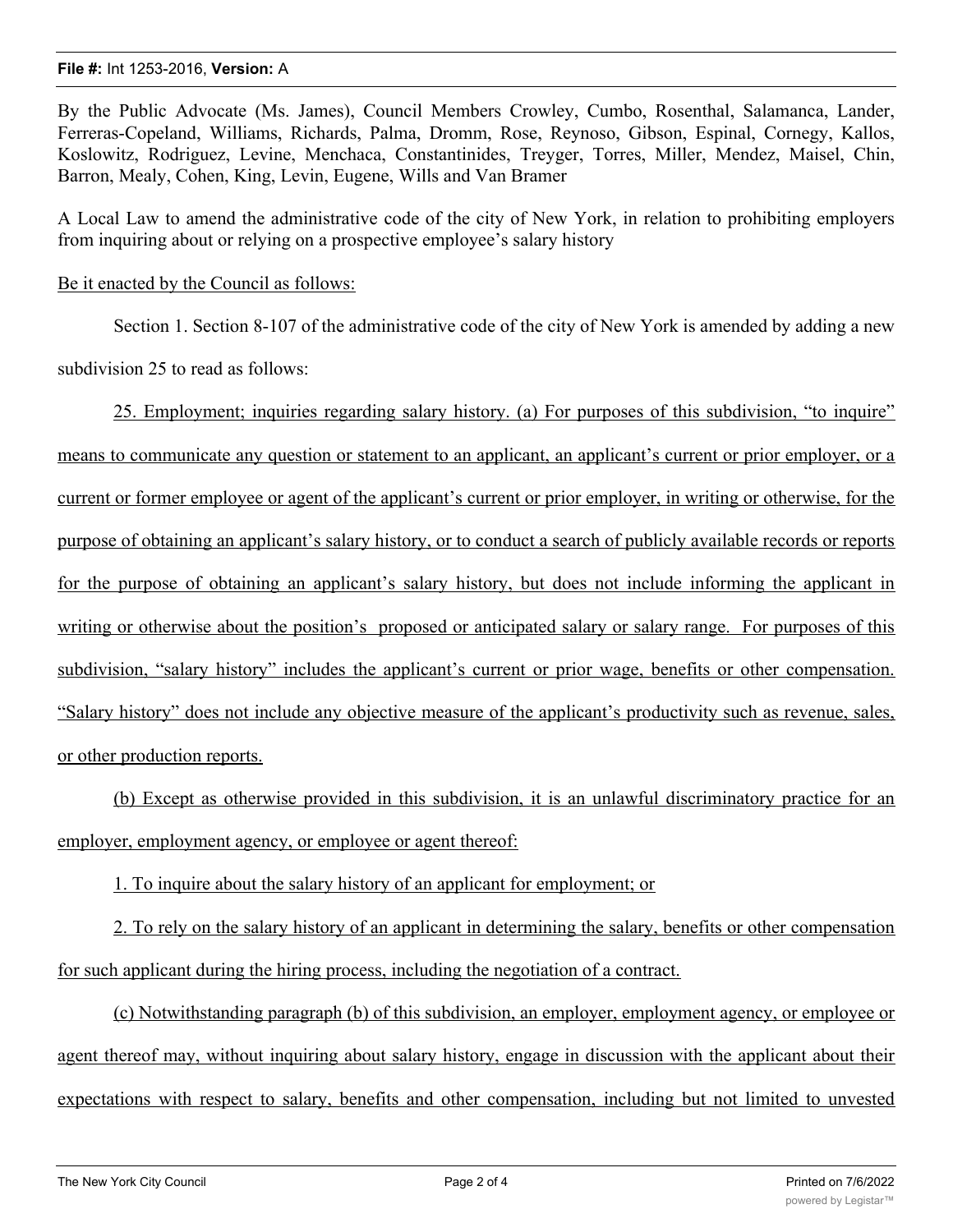equity or deferred compensation that an applicant would forfeit or have cancelled by virtue of the applicant's resignation from their current employer.

(d) Notwithstanding subparagraph 2 of paragraph (b) of this subdivision, where an applicant voluntarily and without prompting discloses salary history to an employer, employment agency, or employee or agent thereof, such employer, employment agency, or employee or agent thereof may consider salary history in determining salary, benefits and other compensation for such applicant, and may verify such applicant's salary history.

(e) This subdivision shall not apply to:

(1) Any actions taken by an employer, employment agency, or employee or agent thereof pursuant to any federal, state or local law that specifically authorizes the disclosure or verification of salary history for employment purposes, or specifically requires knowledge of salary history to determine an employee's compensation;

(2) Applicants for internal transfer or promotion with their current employer;

(3) Any attempt by an employer, employment agency, or employee or agent thereof, to verify an applicant's disclosure of non-salary related information or conduct a background check, provided that if such verification or background check discloses the applicant's salary history, such disclosure shall not be relied upon for purposes of determining the salary, benefits or other compensation of such applicant during the hiring process, including the negotiation of a contract; or

(4) Public employee positions for which salary, benefits or other compensation are determined pursuant to procedures established by collective bargaining.

§ 2. This local law takes effect 180 days after it becomes law, provided that the commission on human rights may take such actions as are necessary to implement this local law, including the promulgation of rules, before such date.